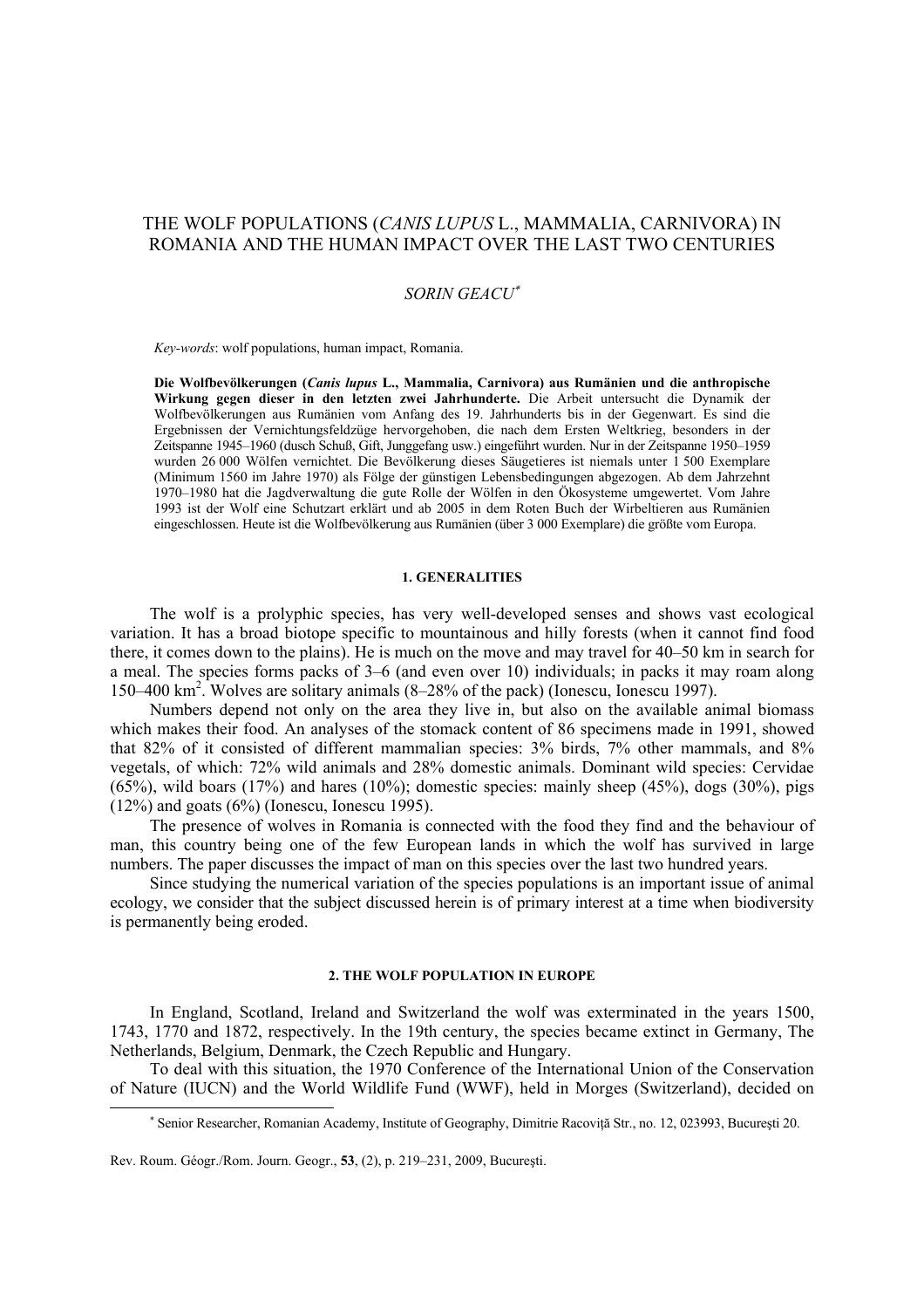| 220 | Sorin Geacu |  |
|-----|-------------|--|
|-----|-------------|--|

promoting a better knowledge of and a greater concern for the wolf as a major and useful element of the natural ecosystem (Pop, 1974). In 1973, IUCN initiated, through the agency of the Animal Protection Commission, a protection plan for this species, its preservation and perpetuation being based on the fact that wolves are a factor of natural selection within the ecosystems, and too tight control might lead to the degeneration of herbivorous species.

In 1973, at the Stockholm Gathering of the IUCN, a group of profile specialists elaborated a "manifest for the conservation of the wolf", in which, among other things it says, that "like any other wild animals, wolves have the right to exist irrespective of their value for mankind. On the contrary, their right to life derives from the right of any living being to cohabitation as a component part of the natural ecosystems" (Filipaşcu 1977, p. 120).

At present, there exists an "European Association for the Full Protection of the Wolf", its protection being ensured also under the Pan-European Strategy for the Conservation of Biological and Landscape Diversity (PESCBLD).

Since in the past few years a few countries (France, Norway, Sweden, Finland and Slovenia) acquired a better understanding of the role of this species in nature, the wolf populations have begun a timid recovery.

Alongside the other big carnivors (lynx and bears), wolves are currently considered a priority for the conservation of nature and true "indicators of fauna and flora conservation levels" (Promberger, Ionescu 2000, p. 2).

### **3. NINETEENTH-CENTURY TESTIMONIES**

In 1818, the English traveller Adam Neale recalled that in the surroundings of the city of Iaşi, "packs of hungry wolves, emerging in the long winter night from the adjoining hilly woods, invaded the fields and carried off domestic animals and sometimes even women and children" (Nedici 1940, p. 552).

In Transylvania, a document (*lat. Urbarium*) dated 1819 and signed by the Austrian Emperor Franz I, stipulated that serfs were obliged to three days of action / year in order to destroy predators, among which was the wolf.

In 1841, the Moldavian Ministry of Internal Affairs took measures to have the wolves, "a true calamity", put out. The campaign lasted until 1845.

The Decision ("Anafora") issued by the Administrative Council on November 4, 1842, and sanctioned by Ruling Prince Mihail Sturza, read that wolves could be hunted any time, in forests with battues or by other means. As a result, between 1841 and 1845 a number of 1,401 wolves (1,230 mature specimens  $-87.8\%$  and 171 cubs  $-12.2\%$ ) were killed in Moldavia (Table 1).

| THE HUMBER OF WORVES KINCU IN IVIOLUAVIA (1041-1043) |                 |            |                       |                    |                    |  |
|------------------------------------------------------|-----------------|------------|-----------------------|--------------------|--------------------|--|
| Year                                                 | 1841            | 1842       | 1843                  | 1844               | 1845               |  |
| Number                                               | 113 mature      | 198 mature | 318 mature wolves, 59 | 340 mature wolves. | 261 mature wolves, |  |
|                                                      | wolves          | wolves     | cubs                  | 1 cubs             | $101$ cubs         |  |
| Total                                                | $\overline{13}$ | 198        | 377                   | 351                | 362                |  |

*Table 1* 

The number of wolves killed in Moldavia (1841-1845)

Source: Nedici, 1940.

The reward given by the Ministry of Finance ("Vistieria") was prize money, the sum amouting to 20,482.5 lei (18,450 lei for mature indiviuduals and 2,032.5 for the cubs).

Worried because domestic animals fell prey to the wolves by the thousands, Barbu Ştirbei, Wallachia's Minister of Finance, issued circulars (December 28, 1843) to all county authorities to gather all villagers, some beaters, others gunmen, to hunt in crags, and forests catch and kill as many of these beasts as possible. So, until March 4, 1844, 72 wolves were exterminated in Ialomita County alone (maximum 4 in each in the Sărăteni, Rași, Dridu and Cosereni villages) (Geacu, Berghea 1999). What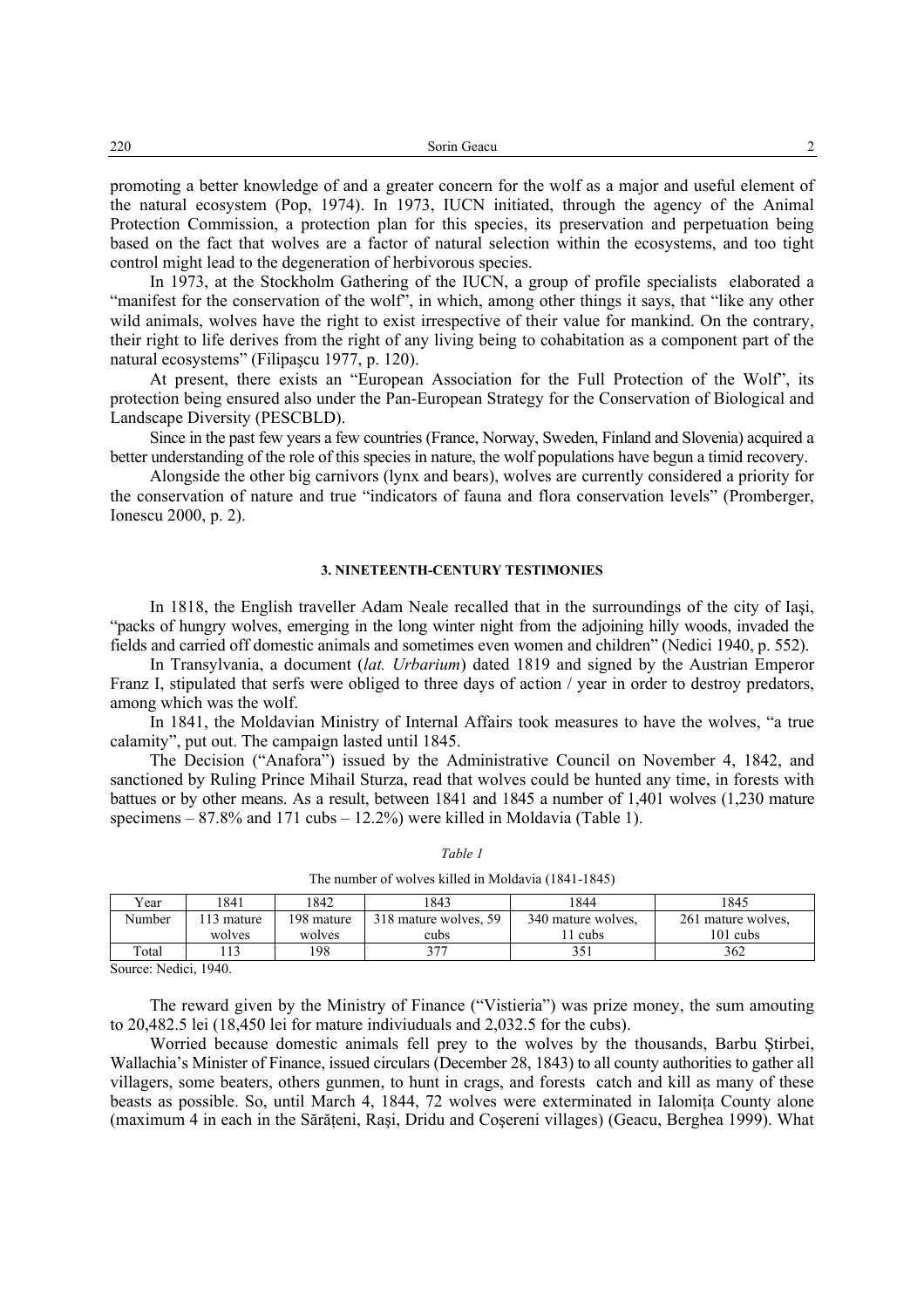led to the proliferation of the species was a ban on hunting imposed to peasants by Pavel Kiseleff, the Russian Governor of the Romanian Principalities (1829–1834) in order to avoid a possible uprising.

The mid-19th century authorities of Transylvania province, plagued by wolves since the end of the 18th century, decided to organise official hunts to deal with the problem. Hunters were awarded with 12 florins (1852) for every wolf they killed. As a result, 2,316 animals were hunted down over 1853–1856 (Table 2), about 1,700 over 1859, the same figure being reported in the following years. In 1855, they set up a wolf hunters association (Wolfsschützen).

*Table 2* 

| The number of wolves killed in Transylvania (1853-1856) |      |      |      |      |  |  |
|---------------------------------------------------------|------|------|------|------|--|--|
| County / Year                                           | 1853 | 1854 | 1855 | 1856 |  |  |
| Sibiu                                                   | 101  | 64   | 82   | 101  |  |  |
| Odorhei                                                 | 118  | 52   |      | 97   |  |  |
| Bistrita                                                | 134  | 82   | 84   | 87   |  |  |
| Orăștie                                                 |      | 199  | 225  | 230  |  |  |
| <b>Brasov</b>                                           |      | 94   | 75   | 102  |  |  |
| Oradea                                                  |      |      | 87   |      |  |  |
| Dei                                                     |      |      | 75   |      |  |  |
| Alba Iulia                                              |      |      | 75   |      |  |  |
| Clui                                                    |      |      | 43   |      |  |  |
| Târgu Mureș                                             |      |      | 18   |      |  |  |
| Others                                                  |      |      | 91   |      |  |  |
| <b>TOTAL</b>                                            | 353  | 491  | 855  | 617  |  |  |

Source: Nedici, 1940.

The Law of 1876 stipulated that both serfs and free-men were entitled to take part in wolf hunts. In Maramureş, the tall was 25 wolves in 1865 and 52 in 1866, the award being 8 florins for each wolf killed. After 1880, when the use of poison was allowed, the number of these animals decreased dramatically. In 1884, in the 22 Transylvanian counties, 461 specimen were hunted (Olteanu 1934) (Table 3). The price was 16 crowns for killing a male and almost double (30 crowns) for a female.

#### *Table 3*

| County    |    | Năsăud Hunedoara  | Mara-   | Caras and Bihor |      | Arad | Sibiu | Mures                | Turda | Clui              | Satu  |
|-----------|----|-------------------|---------|-----------------|------|------|-------|----------------------|-------|-------------------|-------|
|           |    |                   | mures   | Severin         |      |      |       |                      |       |                   | Mare  |
| No.       | 70 | 64                | 52      | 41              | 39   | 34   | 26    | 20                   | 18    | 15                | 12    |
| specimens |    |                   |         |                 |      |      |       |                      |       |                   |       |
|           |    |                   |         |                 |      |      |       |                      |       |                   |       |
| County    |    | Somes Trei Scaune | Odorhei | Ciuc            | Alba |      |       | Timis Făgăraș Brașov |       | Târnava   Târnava | Sălai |
|           |    |                   |         |                 |      |      |       |                      | Mare  | Mică              |       |
| No.       | 12 | 10                | 10      | 10              |      |      |       |                      |       |                   |       |

The number of wolf specimens hunted in Transylvania in 1884

Source: Olteanu, 1934.

In 1886, 37 aniumals were hunted in the county of Sibiu, some of them shot dead in Sibiu City itself (on February 15 and 17). On February 14, 1891, a wolf was shot in front of Sibiu fortress (Geacu 2006).

In Bucovina (1850–1860) they gave substantial awards to put wolves out. A law paseed in 1870 set a price of 10 crowns on each wolf; some hunters would specialise in getting the cubs. The toll was 329 individuals over 1874–1882, and only 61 in the 1893–1897 interval. A decree issued in Basarabia on November 23, 1848 stipulated the creation of such a job as chief hunter whose subordinates were asked to exterminate the wolves.

In Dobrogea, according to 19th century documents, the species increasing numerically began attacking many villages. The haws of the "Hunting Police" of the Romanian Principalities passed in 1891 and 1906 allowed wolf killing all the year round.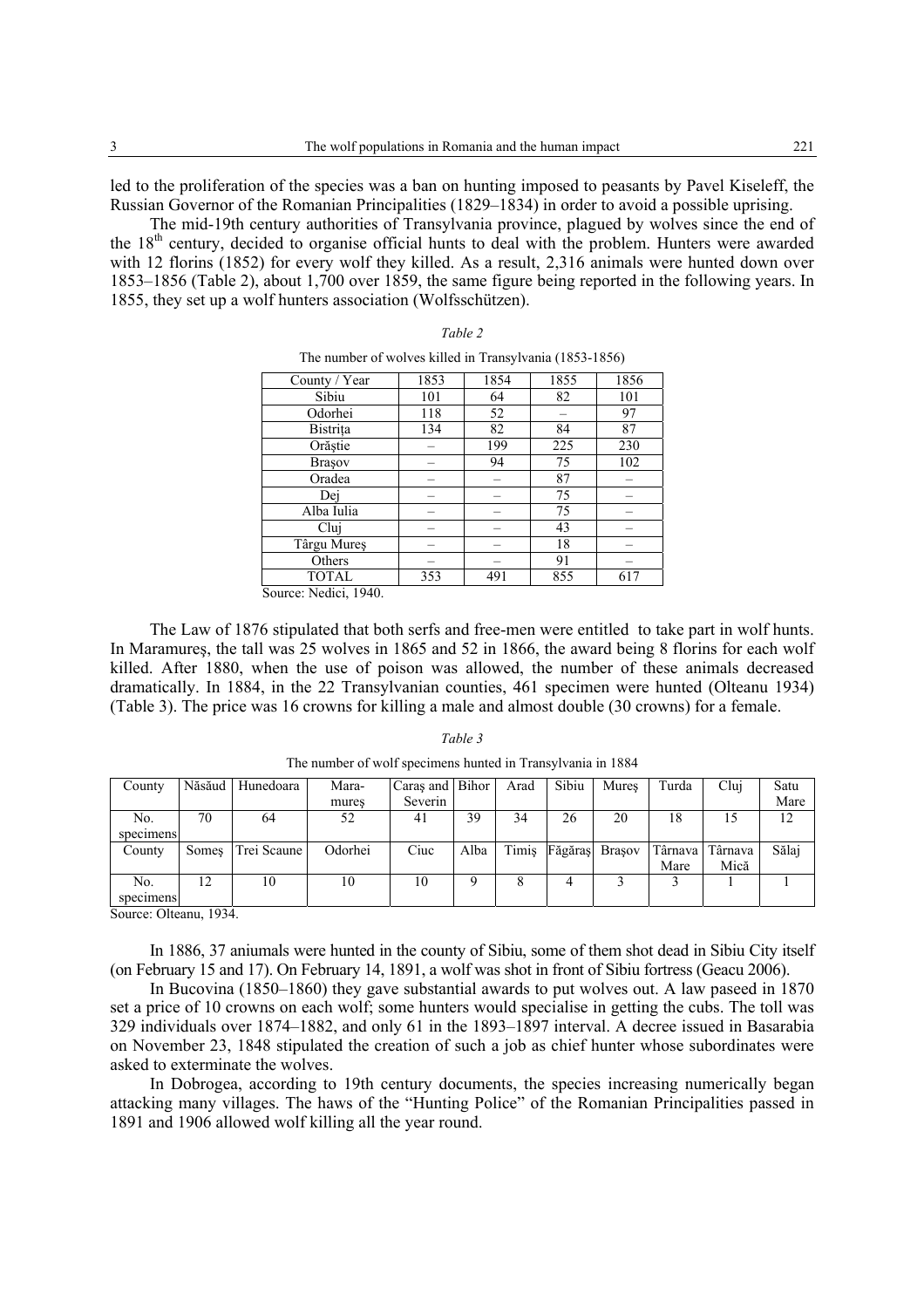| 4 |
|---|
|   |

## **4. THE FIRST 20TH CENTURY DECADES. CONTROL ACTIONS**

The Hunting Licence Ordinance (1854) and the Hunting Tax Law (1875) reduced the number of hunts in Transylvania. Thus, in 1909, only 191 wolves were killed; in 1914, the hunter received 30 crowns for each animal.

No longer hunted during the Wold War I, effectives increased. Wolves were seen also in the Bărăgan Plain, e.g. close to Bordei Verde Village (Brăila County) 7 specimens were killed on November 22, 1915.

After 1920, a deadly anti-wolf campaign was launched, "unprecedented and merciless, with poison and traps" (Nedici 1940). In the hunting season 1926–1927, 50 individuals were shot dead in the south of the Covurlui Hills (the winter of 1929–1930 saw wolves in Măcişeni Village) (Geacu 2002). That winter 15 wolves were hunted in Caraş County.

In Bucovina, the toll was 50 in 1927–1932, 17 in 1934, 39 in 1935, 21 in 1936 and 33 in 1937. In the basins of the Gârdacu and Deaca brooks  $(37 \text{ km}^2)$ , two righthandside tributaries of the Bistrița Aurie, 68 wolves were exterminated over the 1922–1939 interval. Provincial documents (1938) speak of a permanent invasion of wolves from the counties of Maramures and Neamt, as well as from Poland (Philipovicz 1938). Between 1930 and 1939, 85 wolves were put out at the Bistrita springs; In Storojinet County, 66 wolves were hunted over 1924–1937 (Table 4).

| anı<br>c |  |
|----------|--|
|          |  |

The number of wolf specimens hunted in Storojineţ County (1924–1937)

| $\mathbf{v}$<br>r ear                                                                                                                        | 924 | 1925<br>۔۔ ۔ | 1926 | 1927 | 1928 | 1929 | 930 | 1032<br>. <i>.</i> | 1933 | 934<br>┘ | 1935<br>. <i>. .</i> | 1936 | 1937 |
|----------------------------------------------------------------------------------------------------------------------------------------------|-----|--------------|------|------|------|------|-----|--------------------|------|----------|----------------------|------|------|
| No.<br>specimens                                                                                                                             |     |              | -    |      | 10   |      | . . |                    |      |          |                      | ∸    |      |
| $\mathbf{C}$ and $\mathbf{D}$ and $\mathbf{V}$ $\mathbf{A}$ and $\mathbf{V}$ $\mathbf{A}$ and $\mathbf{V}$ and $\mathbf{V}$ and $\mathbf{V}$ |     |              | 1020 |      |      |      |     |                    |      |          |                      |      |      |

Source: Revista Vânătorilor, no. 5, 1938.

In the Caraş County, wolves wrought havoc among the deer, killing 18 in one week alone, and over 100 fawns were found dead in the Gurghiu Mountains.

The 1930–1947 interval saw 68 wolves dead (Philipovici 1947) in the south of the Rodna Mountains and from 1936-1946, 240 animals were gunned down in the former Someş County (Kornis 1947).

During the inter-war period Carpathian wolves were not particularly targeted because they were not a "plague" there (Witting 1934, p. 267). In Caraş County, for exemple, they killed 16 (1927), 8 of which in the surroundings of Resita Town. In Baia County (the north of Moldavia) only 5 (April 1, 1939 – March 31, 1940); Bihor County: 4 (1934), 7 (1935) and 21 (1936); Dolj County: 16 (1935–1936); Târnava Mare County: 17 (1935), 8 (1936) and 7 (1937); Dolj and Romanaţi counties: 3 (1939).

In the south of Dobrogea: Chioseaidin Commune, Durostor County: 4 (February 26, 1924); Caraomer (today Negru Vodă) Commune, Constanţa County, 15 (1926–1927). Many wolves were seen on the Black Sea Wolves Levee (1939).

The total number of wolves killed in Romania over 1938–1939 was of 860 (Romaşcanu 1940).

#### **5. THE YEARS 1940–1949**

Since most hunters were called up and sent to the front, and obtaining a gun licence was fairly difficult for civilians, and moreover ammunition was quite expensive, poaching (of deer in particular) became a wide practice, sharply reducing wolves feeding chances. All in all, the species multiplied significantly. In view of the general military, political and social situation of those hard war years, wolf control had but modest results despite official acts being issued in this respect.

For exemple, in 1942, an all-out war year, only 172 specimens were killed in the whole country (Table 5).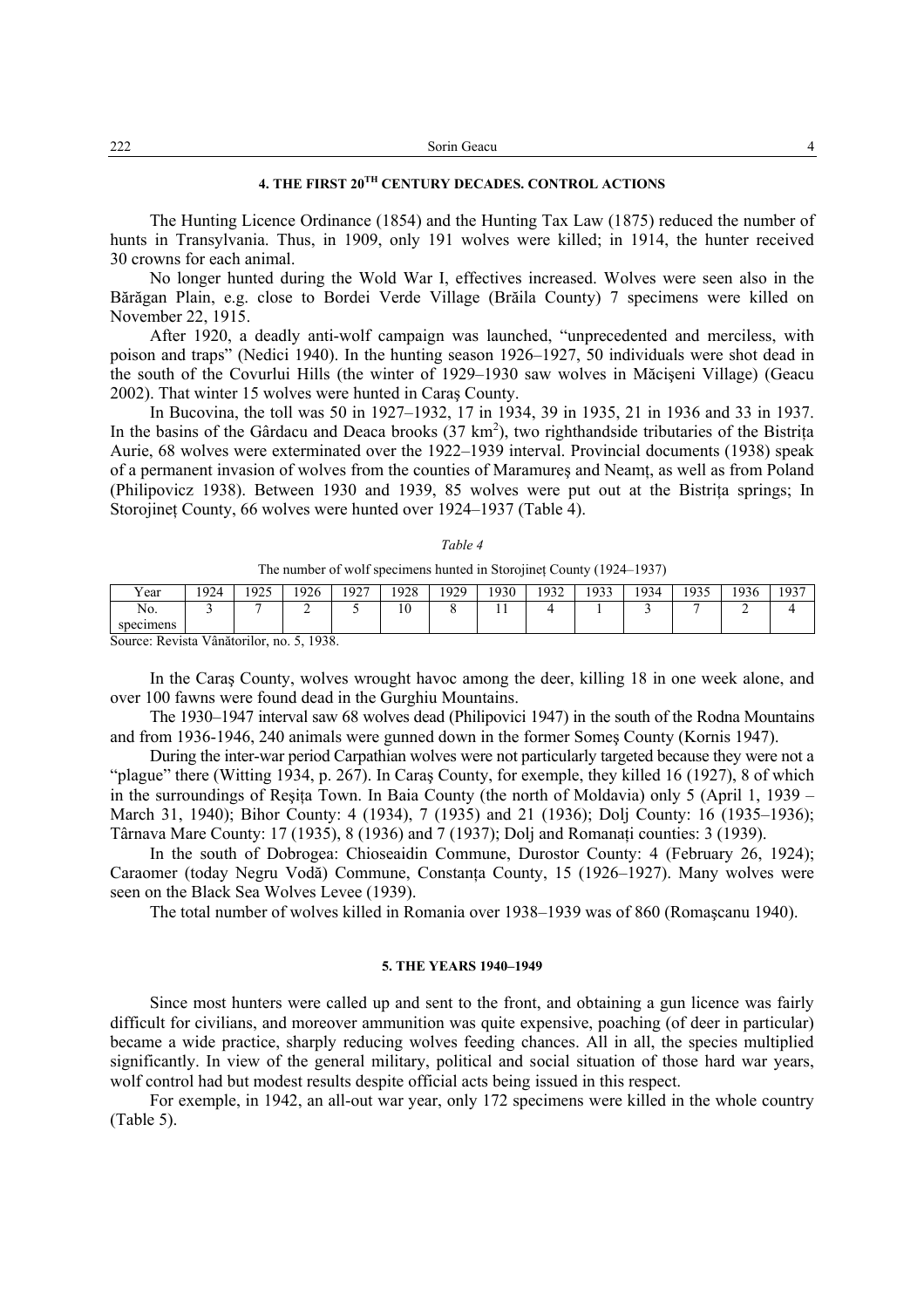| ۰,<br>. .<br>۰.<br>×<br>۰, | ۰, |
|----------------------------|----|
|----------------------------|----|

The number of wolves exterminated in România in 1942, (county data).

| County                   | No. specimens | County                | No. specimens  |
|--------------------------|---------------|-----------------------|----------------|
| Hunedoara                | 22            | Tecuci                |                |
| Alba                     | 16            | Olt                   |                |
| <b>Ilfov</b>             | 13            | Caras                 | $\overline{c}$ |
| Făgăraș                  | 13            | Romanați              | 2              |
| Turda                    | 9             | Sibiu                 | $\overline{c}$ |
| Brașov                   | 8             | Vâlcea                | $\overline{c}$ |
| Gorj                     | 7             | Arad                  | $\overline{2}$ |
| Brăila                   | 6             | Muscel                | $\mathfrak{D}$ |
| Fălciu                   | 6             | Cernăuți              |                |
| Arges                    | 5             | Covurlui              |                |
| Botoșani                 | 5             | Iași                  |                |
| Târnava Mare             | 5             | Prahova               |                |
| $\overline{\text{Neam}}$ | 5             | Roman                 |                |
| Bacău                    | 4             | Rădăuți               |                |
| Baia                     | 4             | Soroca                |                |
| Bihor                    | 4             | Severin               |                |
| Doli                     | 4             | Teleorman             |                |
| Constanța                | 4             | Câmpulung Moldovenesc |                |
| Putna                    | 3             | Buzău                 |                |

Source: Revista Vânătorilor, no. 7, 1943.

In 1943, in the former county of Târnava Mare, wolves were in such numbers as never seen before, and they destroyed 80% of the deer stock, also causing serious damage to people's households in the previous winter 1942/1943 (*Carpaţii*, 7, p. 191). Many wolves roamed also in the Apuseni Mountains, producing significant damage in 1938 (Vancea 1939); in 1942, their number was larger there than in any other part of Transylvania (Cotta 1942, p. 180).

The Decisions issued by the Ministry of Agriculture and Public Domains in 1942 and 1945 authorised the poisoning of wolves with strychnine capsules (initially nitric, but also sulphuric after 1948). The Order No. 310019/1947 provided for strychnine to be distributed in as many places as possible.

A decision of 1945 allowed shepherds to carry a fire-arm at the fold in order to protect the sheep and cattle from bears and wolves.

The Circular No. 300478/January 30, 1946 issued by the Game Direction informed the County Hunting Inspectorates that "the excessive proliferation of wolves during and after the war produces serious damage not only among non-predatory game, but mostly among the domestic animal stock. You shall take the necessary measures to immediately start a campaign of wolf eradaction by using all and every means".

That the wolf populations were extremely vigorous is illustrated by a wolf caught in a trap (February 1943) which had a 2.5 m-long fur (*Bucovina Forestieră*, 1943).

The total number of wolves exterminated in Braşov County varied (Table 6).

| ۰, |  |
|----|--|
|----|--|

| The number of wolf specimens hunted in Brașov County (1936–1948) |  |  |
|------------------------------------------------------------------|--|--|
|                                                                  |  |  |

| ear              | $\Omega$<br>-4<br>, J U | 1030<br>ر ب | 1940       | 944<br>943<br>`- | 945 | 946 | 1948 |
|------------------|-------------------------|-------------|------------|------------------|-----|-----|------|
| specimens<br>NO. | -40                     |             | - -<br>ىدى |                  | 1 O | ىر  | ັັ   |

Despite the war, the winter of 1943–1944, saw 47 wolves shot  $(57.5\%)$ , or poisoned  $(42.5\%)$ (Table 7), because they used to feed on deer and boars. The Braşov Hunting Inspectorate reported that "the most drastic measures have been taken in order to control them the same throughout the county" (Navrea, 1944, p. 7).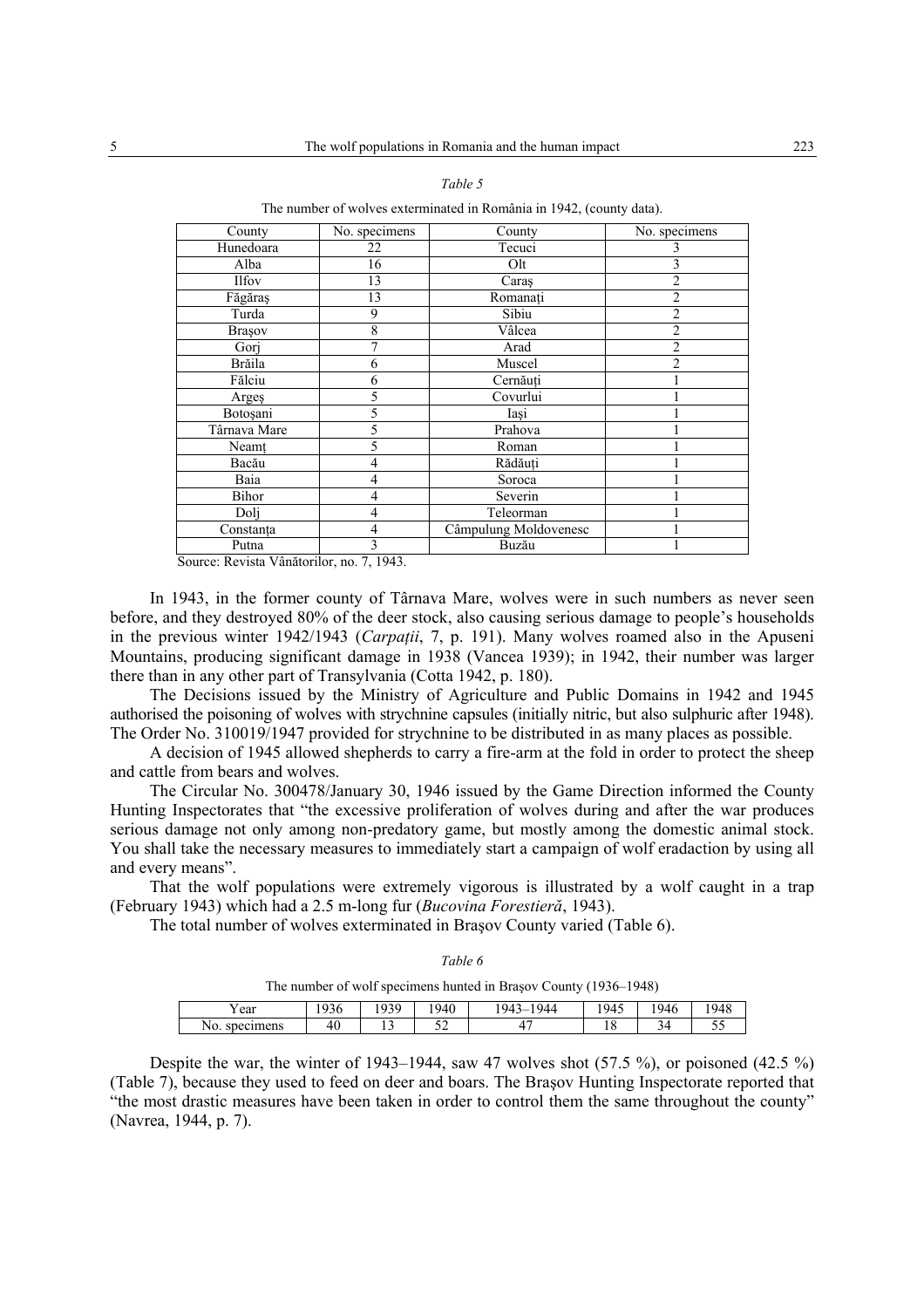The number of wolves exterminated in the winter of 1943–1944 in Braşov County

| Hunting Society                                    | No. wolves shot | No. wolves poisoned |  |  |
|----------------------------------------------------|-----------------|---------------------|--|--|
| Societatea Română de Vânătoare Brasov              |                 |                     |  |  |
| Kronstädter Jagdverein Brașov                      |                 |                     |  |  |
| Societatea "Ciucașul" Brașov                       |                 |                     |  |  |
| Societatea vânătoarilor din județul Brașov         |                 |                     |  |  |
| Societatea "Piatra Craiului" Zărnești              |                 |                     |  |  |
| Societatea "Brădet" Vulcan                         |                 |                     |  |  |
| Societatea "Izvoarele Buzăului" Întorsura Buzăului |                 |                     |  |  |
| Societatea "Bran" Bran                             |                 |                     |  |  |
| TOTAL.                                             |                 |                     |  |  |

Source: Navrea, 1944.

In the war years, wolves came to be a calamity in the Azuga Valley basin located in the north of the Prahova County (Dumitrescu 1944, p. 122).

The lack of food in the higher regions made them migrate to the lowlands and the Danube Delta as far as Lăceni (Teleorman County), Teslui (Olt County) and Cernica (Ilfov County) in 1941; Atmagea (Tulcea County), Hagieni (Constanta County), Silistea (Vlasca County), Vames, not far from Galaţi and Schineni (Tutova County) in 1942; Turnu Măgurele on the Danube and Negru Vodă in South Dobrogea and Balta Ialomitei in 1943. In December 1944, wolf packs were reported in the forests of Basarabia (Străşeni), in 1944 at Prisecani (Iaşi County). The few wolves which did exist in Basarabia and Transnistria fed on the corpses of horses fallen in battle (Philipovicz 1944). At the beginning of 1949, a specimen was hunted just in the outskirts of Constanta City.

In Ialomita County (September 1946), wolves could be seen in , reed plots and boggy woods"; in July 1947, they roamed throughout the territory. In the West Plain, at Tinca (Bihor County) and Beliu (Arad County) many wolves would roam about in the winter of 1946/1947 ("althrough a rarity in the past, this time it was actually an invasion" (*Carpaţii*, 1, 1947, p. 21).

Only on the territory of the former Suceava County, 600 deer were eaten up by wolves over the 1944–1949 period.

In 1946–1948 the Game Direction decided to "intensify wolf control".

Decisions issued by of the Ministry of Agriculture and Public Domain stipulated an award for each wolf killed of 300 lei in 1938, 500 lei in 1941, 2,000 lei in 1942, 4,000 lei in 1945, 30,000 lei as of Aprilie 1, 1946, 500 lei (after the monetary reform) as of November 1, 1947 the sum being doubled in 1948 (1,000 lei) and raised to 2,000 lei in 1949.

The December 1948 cross-country toll was of 25 of animals in 12 counties; 57 in January 1949 in 20 counties (max. 9 in Braşov), 168 in February in 23 counties (most of them in Ciuc 19, Putna 18, Cluj 16, Alba 12 and Făgăraş 10). The money paid totalled 104,000 lei in January 1949 and 356,000 lei in February, 1949.

Wolf control had to be  $\alpha$  systematic regular and unceasing action on all types of land, by all and every means, an all-year-round action" (Philipovici 1947).

In 1949, they started a "wolf hunting campain to destroy the enemy No. 1". The result was the extermination of 150 animals in 1948 and 1,200 in 1949, 840 of them in the first 10 months.

## **6. CONTROL ACTIONS OVER 1950–1959**

In the interval 1950–1957, Romania's wolf population varied between 3,800 individuals (1956) and 5,600 (1952) (Anghelide 1958).

The Ministry of Forest Management issued a Decision (1952), whereby he who killed a wolf received a 50 lei award.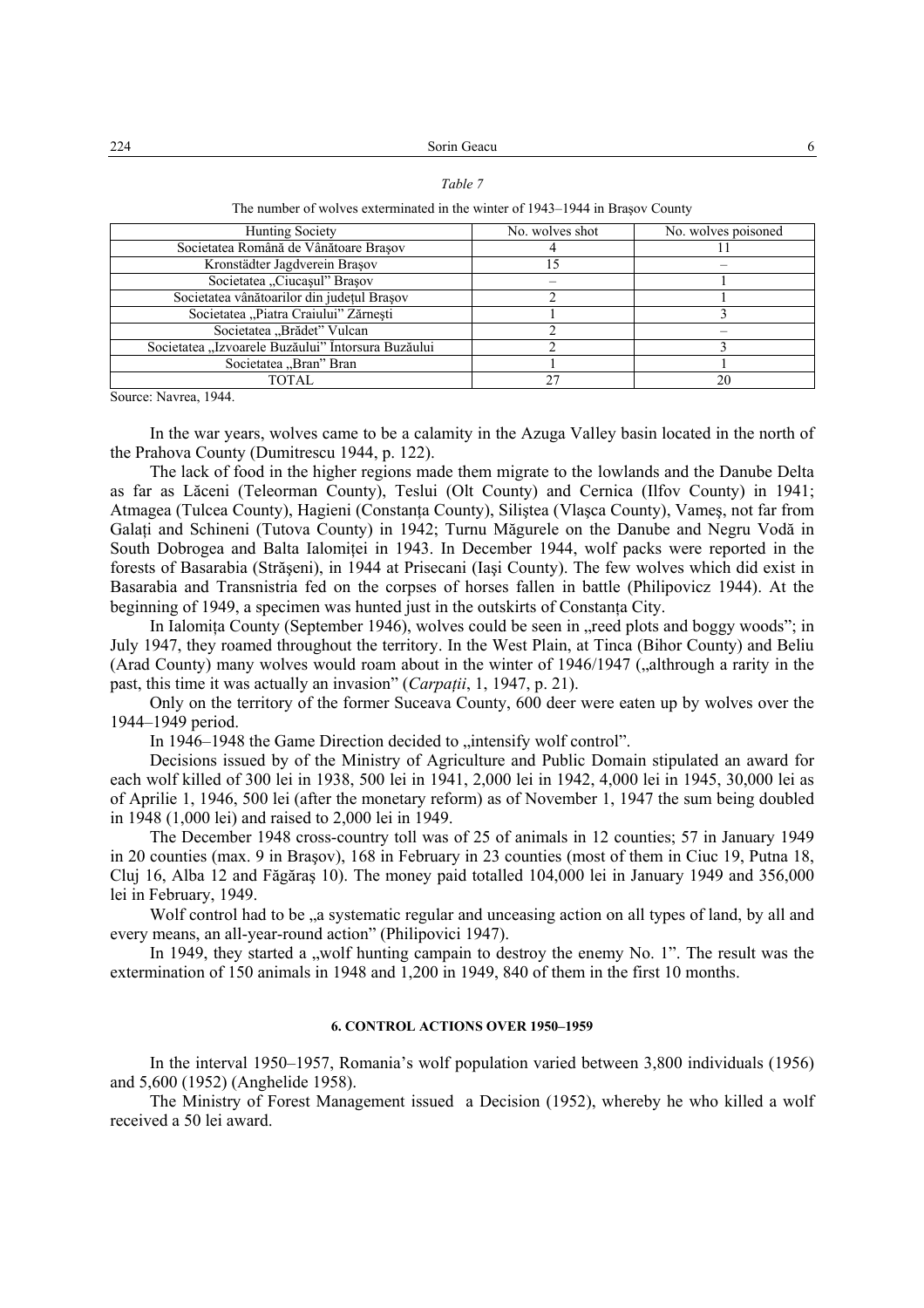In view of the size of the wolf population at the time, and the huge damage they wrought among the wild fauna, the state-owned livestock and in individual farms holds, and moreover the danger of rabies transmission, the then Romanian Government issued two normative acts.

Thus, the Decision of the Council of Ministers No. 108 / January 13, 1953 stipulated the elimination of wolves in the shortest period of time, their elimination in Romania being an action of public interest. To this end, all forest-rangers and hunters were mobilized, each hunter being obliged to take part in 5-team actions /year. Hunters from enterprises and institutions could be summoned for maximum 5 days/year. The hunter was to receive 150 lei for each adult animal killed and 75 lei for each cub caught in the den and killed. At the same time, 1,000 iron traps were to be manufactured.

Since, the number of animals continued to be pretty high, a similar decision (No 1341 / August 22, 1957) was issued a few years later, which maintained the tasks inscribed in the Decision of January 1953, this time awarding 300 lei for each adult animal and 150 for each cub captured and killed.

Under article 4 the local institutions were obliged to mobilize the population for wolf control actions.

As of 1950, the deady poison used was also letholine (Floda 1950).

The animals killed rose to 420 between January 1 and February 11, 1950, and to 550 in the first three months of 1951 (46 in Braşov, 39 in Hunedoara, 37 in Sibiu, 36 in Cluj, 31 in Gorj, 31 in Argeş and in other counties). In 1954, 2,514 wolves were killed on the hunting grounds of the Hunters Associations: 1,609 (64%) were shot, 343 (14%) were poisoned, 75 (3%) were caught in traps and 487 (19%) were captured in the den.

Over 1950–1959, more than 26,000 wolves (with a peak of 3,600 individuals in 1959) were exterminated in Romania and in the 1954–1964 decade 28,108 mature wolves and cubs were killed (Almăşan, Ionescu 1993).

Control actions in the 1950s and 1960s were intense, sustained and well-organized (Table 8).

#### *Table 8*

The number of wolf specimens exterminated in Romania (1950–1968)

| ear                                                | 1950    | 952  | 954  | 1956      | 959  | 1965 | 1966 | .968 |  |
|----------------------------------------------------|---------|------|------|-----------|------|------|------|------|--|
| No.<br>specimens                                   | 1 J 1 J | 2510 | 3444 | 2172<br>- | 3600 | 1040 | 940  | 210  |  |
| Anghelide 1958<br>Geacu 2007<br>S <sub>OMICA</sub> |         |      |      |           |      |      |      |      |  |

Source: Anghelide 1958, Geacu 2007.

Furthermore, the reader finds some exemples of the situation in various zones of the country.

On the territory of Muntenia, in the former Ploieşti Region: 63 wolves were hunted in the first trimestre of 1953 and 94 more in 1957. In the Argeş area: 64 in 1950, 95 in 1951, 153 in 1954 and 1,043 over the 1955–1958 interval. In 1954, wolves vere spotted at the periphery of Bucharest City.

In January and February 1954, wolves in Oltenia attacked people's cattle around Târgu Jiu Town. In the surroundings of Râmnicu Vâlcea, they hunted 109 animals in 1954 and 56 around Slatina from 1955 to 1958. Lots of cubs were killed, e.g. 38 in Gorj County during the first three months of 1950. Many wolves were hunted even in Dobrogea (Table 9).

*Table 9* 

The number of wolf specimens hunted in Dobrogea (1954–1959)

|                  | __                           |                                               |         | . .        |      |                     |
|------------------|------------------------------|-----------------------------------------------|---------|------------|------|---------------------|
| Y ear            | $\sim$ $\sim$ $\sim$<br>, 13 | $\sim$ $\sim$ $\sim$ $\sim$<br>1 <i>) J J</i> | 1956    | 0.077<br>◡ | 1958 | 959<br>- - - - -    |
| specimens<br>No. | $\sim$<br>50                 | - -<br>ັ                                      | ٦0<br>◡ | C          | ∩¬   | - -<br><u>. Jin</u> |

A number of 83 animals were killed in Bucovina (1952), 302 more in 1954 (141 poisoned, 84 shot and 77 by other means), 27 in January alone.

In Moldavia, in Neamt area, 68 animals were exterminated in 1954 and 40 in 1955; in the former region of Bacău they killed 62 in 1951 and 131 in 1954; in 1958, 184 wolves were put to death in Iaşi Region and 123 in Galati Region; in 1954, 34 individuals were hunted in the surroundings of Husi,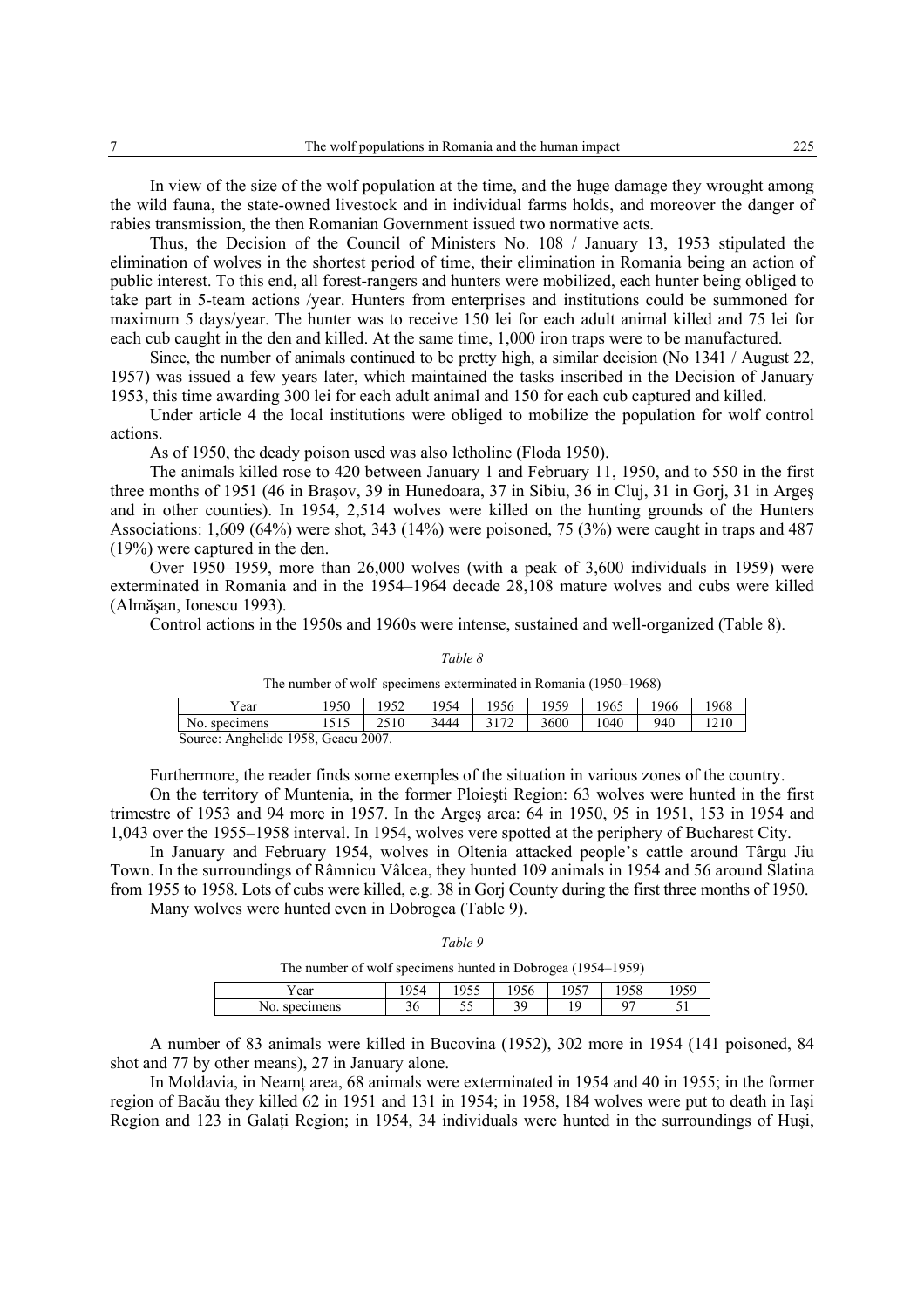and 49 around Tecuci (1950). Wolves reached up to the outskirts of Iaşi City. On January 27, 1952, only three individuals from a pack of were shot in Aroneanu Forest (near Iaşi City).

In Transylvania, in the former Cluj Region, they killed 168 specimens from November 1952 to February 1953 (109 shot, 39 poisoned and 20 cubs captured). Between 1953 and 1967 a number of 3,134 animals were exterminated  $(1.494 - 47\%$  poisoned;  $659 - 21\%$  shot;  $144 - 4\%$  caught in traps and 837 cubs – 28% killed in the den). In Maramureş, they put out 101 in 1955 and 162 in 1956. In 1951, near Solduba village (Satu Mare County), the wolves killed weighed 86 kg. Around Bistrita Town the toll was 44 adults and 13 cubs in 1953, 24 in 1954 and 31 in 1957; in Mureş County it was 96 in 1950 (49 shot, 33 caught in traps and 14 poisoned); 162 were hunted in the counties of Mureş, Harghita and Covasna (1956); 58 in the former Braşov Region in the first half of the year 1951 and 154 adults and 17 cubs in the first six months of 1955. A similar fate had 83 wolves (1950) and another 60 in 1957 in the Sibiu area; 78 in the first half of 1950 in the Huedin area; 83 in the former Oradea Region (1953) and 154 in the former Timişoara Region (1953–1959).

But for all the control campaign launched at the end of the 1940s and the beginning of the 1950s, 50 wolves wrought havoc among the deer (19 in the woods near Sovata, Mureş County, 1952/1953) and 27 in the Gurghiu Mountains (Birăescu, 1987). The deer suffered severe damage in February, 1954 and December, 1957.

In 1959, among the goals of the "predator control action", they introduced also one stipulating "the national interest for preserving the autochthonous fauna"; however, the wolf continued to be the "great enemy of the game", therefore "it should be controlled by all means and energy to the ultimate limit". The Ministry itself gave some dispositions for leading wolf hunters to receive freely special shooting licenses for deer, roebucks, bears, bustards, swans, pelicans and pheasants (Vânătorul, 6, 1953, p. 2).

Since in those years Cervidae and Suidae were scarce, numerous wolves used to feed mainly on domestic animals.

### **7. THE WOLF ISSUE OVER 1960-2000**

In the 1960-1970 interval, wolf effectives dropped, but a timid increase was recorded during 1975–1993 (Table 10), protection laws stimulating the development of the species.

| The evolution of wolf specimens in Romania (1960–2000) |      |       |      |      |      |       |       |       |       |       |
|--------------------------------------------------------|------|-------|------|------|------|-------|-------|-------|-------|-------|
| Year                                                   | 1960 | 1963  | 1965 | 1970 | '980 | 1990  | 1991  | 1994  | 1997  | 2000  |
| No. specimens                                          | .100 | 2.300 | 700  | .560 | .900 | 2.516 | 2.400 | 2.700 | 3.900 | 3.000 |

*Table 10* 

"Wolf control should continue, but without exterminating the species" (Cotta, Bodea, 1969, p. 214). In 1972, control hunting was still in place in Romania.

Because wolves used to eat up domestic animals, arm-fires were being used in controlling them (night watch, battue), iron traps, chains, toxic substances sprayed on corpses (strychnine, letholine, cyanide K). There were years (e.g. 1963) in which "the best wolf hunter" contest was being organised.

The peak control decade was 1960–1969.

A great number of wolves were killed in the Subcarpathian mountainous area: Piatra Neamţ (65 in 1961), Suceava (73 in 1960, 112 in 1964), Târgu Ocna (20 in 1960), Rucăr-Argeş (27 in 1965), Târgovişte (13 in 1963, 50 in 1965), Câmpina (23 in 1960, 20 in 1962), Braşov (47 in 1964, 20 in the last part of 1966), Râmnicu Sărat (9 in 1963, 18 in 1965); 11 in the surroundings of Focşani Town in February 1965.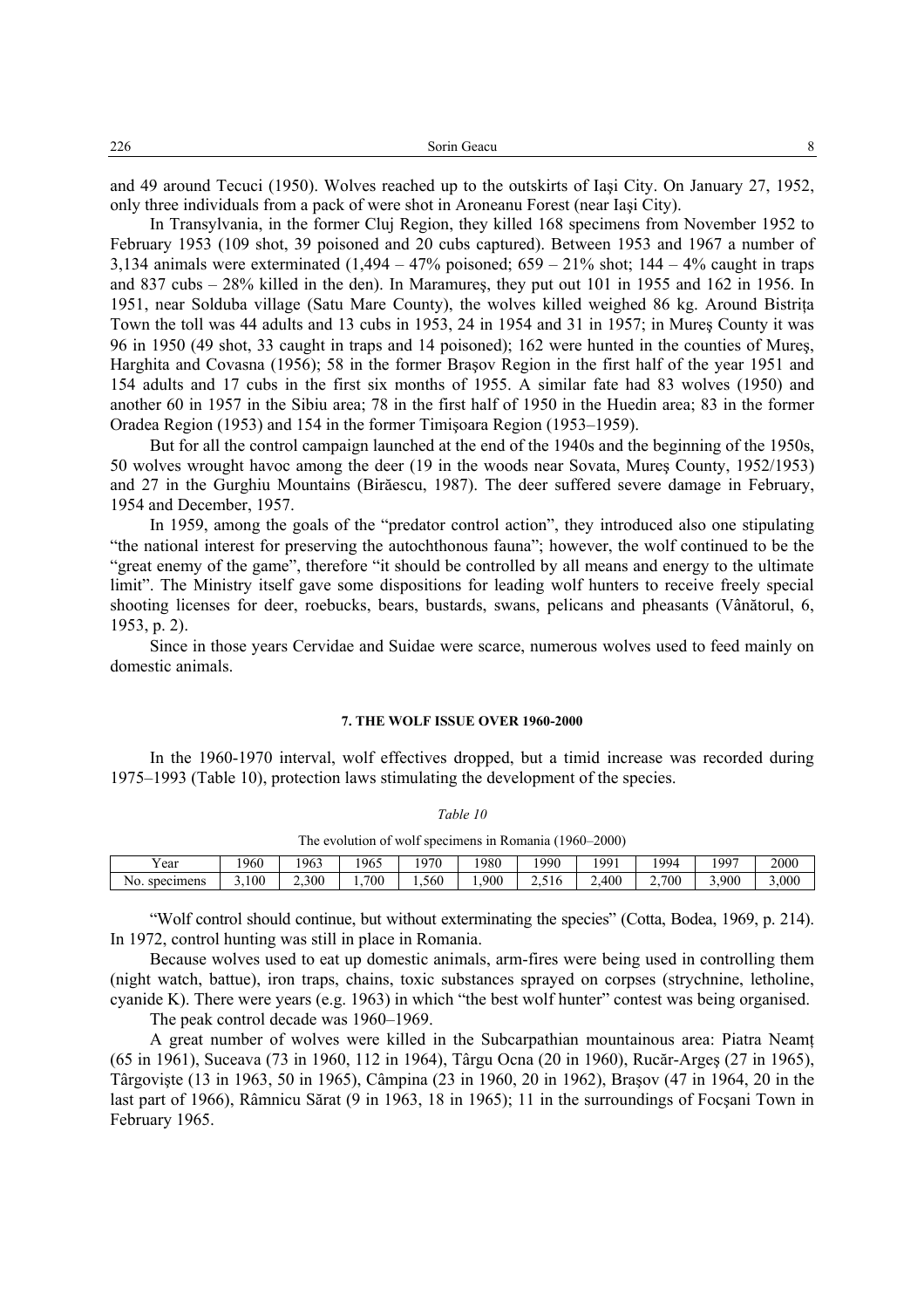Some experienced hunters could exterminate numerous specimens (a hunting guard from Bistra commune, Alba County, shot 76 wolves in 1968 and in January-May 1969).

In the winter of 1964–1965, wolves decimated all the deer from the Iara Basin (Apuseni Mts). Within a lapse of 25 years (1961–1986), 1,948 animals (74 / year on average) were killed in Suceava County. In Iacobeni Forest Range each winter (1957–1966), 20–30 hinds would fall prey to the wolves; in Cârlibaba Forest Range, wolves ate up 177 deer and 66 roebucks (in the winters of 1975–1980).

In 1990, the damage produced by wolves in Bucovina amounted to 3,363 domestic animals (3,246 sheep, 112 catle, 4 horses and one pig).

Lots of wolves were killed in the former administrative regions, e.g. Ploiesti (57 in 1963), Oradea (23 in 1962, 35 in 1963 and 18 in 1965), Timişoara (149 in 1962), Iaşi (39 in 1959 and 55 in 1960), Dobrogea (12 in the first four months of 1961), Argeş (141 in 1963 out of which 57 were shot, 39 poisoned with strychnine capsule, 14 caught in traps, 14 poisoned with liquid strychnine, 10 with letholine and 7 with cyanide K) (Georgescu, 1964).

A significant number of wolves were hunted in some tableland areas, e.g. in Băceşti Forest Range (Vaslui County) 27 (1959–1962) and 50 more in the spring of 1966; 27 cubs were captured in 1960–1963. In Moţca area (Iaşi County), 21 (February 1962). Control killings were conducted in Aiud (23 in 1965), Sighişoara (18 in 1960), Lipova (25 in 1965), Turda (24 in 1960, 31 in 1961, 18 in 1964 and 34 in 1965), Sibiu (30 over January – September 1963, 23 in the second half of 1964), Alba Iulia (16 in 1960), Jibou (18 in 1960), Vaslui (14 in 1960 and 8 in 1963), Balş (13 in 1964 and 7 in 1965), Caransebeş (12 in 1962). In the reed-plots of the Prut River (Lunca Banului village, Vaslui County) 18 wolves were shot in 1960 and another 10 in May, 1964 near Moldoveneşti (Cluj County); 28 in the spring of 1971 at Moşna (Sibiu County) and 14 in 1962 near Ardusat (Maramureş County).

In the first week of 1962, 5 animals were gunned down in the surroundings of Deva Town, several specimens being hunted in the Baisa Woods, near Botoşani Town in 1969.

As from the end of the 1960s, the number of animals killed dropped significantly, e.g. only 16 in Argeş County in 1967; 26 in Hunedoara, 16 in Prahova and 6 in Gorj in 1968; 20 individuals in Suceava and Bistrita-Năsăud each, and 16 in Harghita 1969; 30 in Sibiu and only 2 in Iași in 1970; 22 mature animals and 16 cubs in Bistrita-Năsăud (1972) and only 3 in Galati (1973).

After 1967, the wolf began to disappear in many lowlands and low tablelands. The last specimens were hunted in 1968 (Giurgiu County), 1971 (Balta Brăilei), 1973 (near Adam, Galați County), 1979 close to Dridu (Ialomita County), 1981 near Băneasa (Constanta County), 1985 in the vicinity of Cerna (Tulcea County) and Niţchidorf (Timiş County); 1987 in the surroundings of Leleasca (Olt County), 1989 near Grajduri (Iaşi County) and 1994 near Şişcani (Vaslui County). As from 1970, this mammal became a rarity even in Vâlcea County (source: *Vânătorul şi Pescarul Sportiv*, no. 9, p. 27).

In other lowland areas, the last specimens were reported in 1968 (Vadu Lat Forest, Giurgiu County), 1972 (near Drăgăşani), 1972–1973 (near Ileanda and Sâncrai-Dobrin, Sălaj County), 1974 Brânzeasca Forest (Ilfov County, where they attacked the fallow deer and the roebuck), 1976 (the Olt Floodplain at Milcov-Slatina) and in the neighbourhood of Saschiz (Mureş County).

At the end of the 1970s, wolves could still be encountered, largely in mountain regions. Saving them from a steeper decline was achieved by increasing the populations of Cervidae and Suidae; moreover, access to many Carpathian forests being quite difficult was also to their advantage.

Filipaşcu (1977) opposed the idea that the wolf is harmful to the fauna and therefore must be controlled. He pointed out the authentic functionality of this carnivorous animal within its ecological niche, advocating the biological and ethic reconsideration of this species in the light of the scientific truth (p. 118).

The unusual specimens hunted over that period show that Romania's wolf population was a very vigorous one. Illustrative in this respect is a record big wolf (2.2 m long, 78 kg) shot on January 31,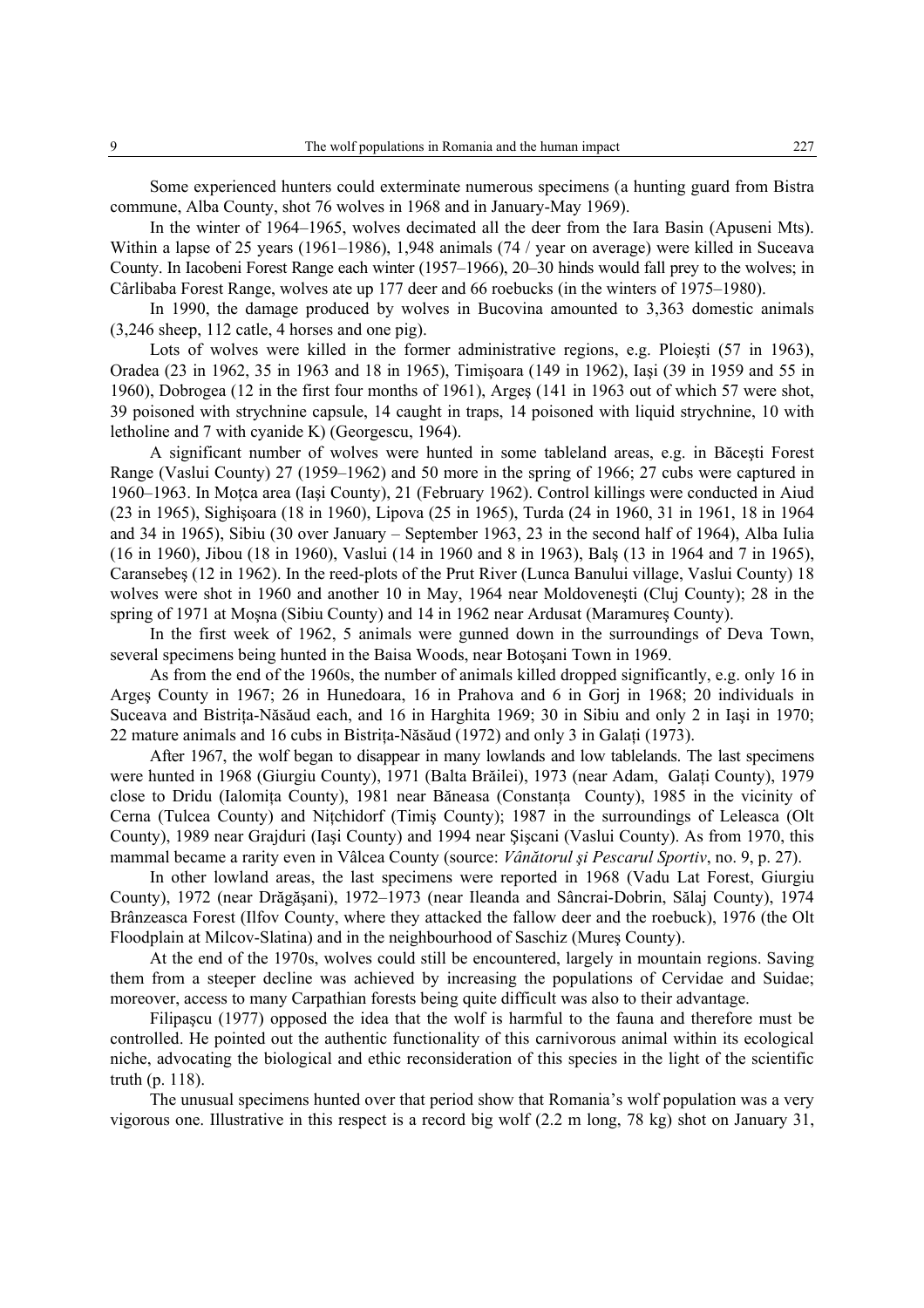1971 at "Cărbuniș", on the territory of Şieu-Măgheruş commune (Bistrița-Năsăud County). That same spring another specimen, long of 2.16 m was shot in Gura Aţel Forest (Nemşa Commune, Sibiu County). A 2 m-long wolf, weighing 90 kg was gunned in 1988 near Talea (Prahova County).

The control of predators (wolves included) was a dynamic, organised action aimed at striking a balance between prey and predator. Filipaşcu (1977) mentioned that the then population had reached a sub-minimal threshold so that the damage they caused was fairly sustainable (p. 120). Simu (1988) noted that "wolves, alongside the useful game in this country, constitute a cynegetic stock much envied by other countries, and therefore their presence in the autochthonous fauna should not be put in jeopardy" (p. 13).

After 1980, the interst in wolf hunting waned because of lower effectives and lower awards, the ban imposed on toxic substances (which had affected also other species, some of them rare ones) and little use of traps (as many carnivors, which were not targeted, fell in e.g. the lynx). For all that, wolf control had to continue in "a rational, methodic way (Bulgărescu 1985), chased and reported immediately... to be hunted more assiduously" (Simu 1988). Some suggested that "cubs found in the den… should be preserved and sold to wolf-purchasing countries" (Cristoveanu 1991, p. 9).

In 1988, proposals were made for wolf hunting to be licenced (Podani 1988), the cynegetic administration admitting to the neccesary existence of the wolf in ecosystems. Nevertheless in 1990 and 1991, 455 and 875 animals, respectively were killed (Almăşan, Ionescu 1993).

In 1990, the wolf populations in Romania numbered 2,516 individuals (Ichim 1994), most of them living in the counties of Caraş-Severin (239), Hunedoara (225), Maramureş (165), Sibiu (160) şi Vâlcea (110).

Protection measures taken since the 1990s, led to a gentle increase of the species, wolves being signalled also in some lowlands (e.g. in Dobrogea and in the woods south of Iaşi).

After 1997, the species started being hunted again (Negruţiu *et al*. 2000, p. 132).

## **8. STATE-OF-THE-ART**

At present, Romania`s wolf population (3,000 individuals) is the largest in Europe (with the exception of Russia). It is twice that of Ukraine and Spain, about 7 times that of Poland and Slovakia and 10 times that of Lithuania and Italy. The wolf is spread out in the rich forested Carpathian and Subcarpathian areas (over 100 individuals being found in each of the following counties: Maramureş, Hunedoara, Mureş, Suceava, Sibiu and Covasna).

It is missing from 30% of the counties (Dolj, Olt, Teleorman, Giurgiu, Ilfov, Călărași, Ialomita, Brăila, Tulcea, Galati, Vaslui and Botosani). In the lowland areas from the south and east of Romania its place was taken by the jackal.

In conformity with the IUCN classification, the wolf is designated a vulnerable species and proposed to be put on the Red List of Romania's fauna (2000). In 2005, it was listed in the Red Book of Vertebrates in Romania (Murariu, 2000, 2005).

Until the beginning of the 1990s, the wolf could be hunted all the year round; but under the Cynegetic Fund and Game Protection Law 103 / 1996, hunting this species was forbidden, a provision maintained also in the current Law of Hunting and Protection of the Cynegetic Fund (407 / 2006).

The wolf apperas as a strictly protected species also in the Law No. 13 / 1993, Annex 2 for Romania's adherence to the Convention on the Conservation of Wildlife and Natural Habitats in Europe (Berna, 1979) and in the Romanian Government's Emergency Order (No. 236 / 2000, Annex 4) on the Regime of Protected Natural Areas, Conservation of Natural Habitats, of the Wild Flora and Fauna.

Being a species of community interest and enjoying strictly protected status, the wolf is listed also in Annex 4 A of a similar Emergency Order (No. 57 / 2007).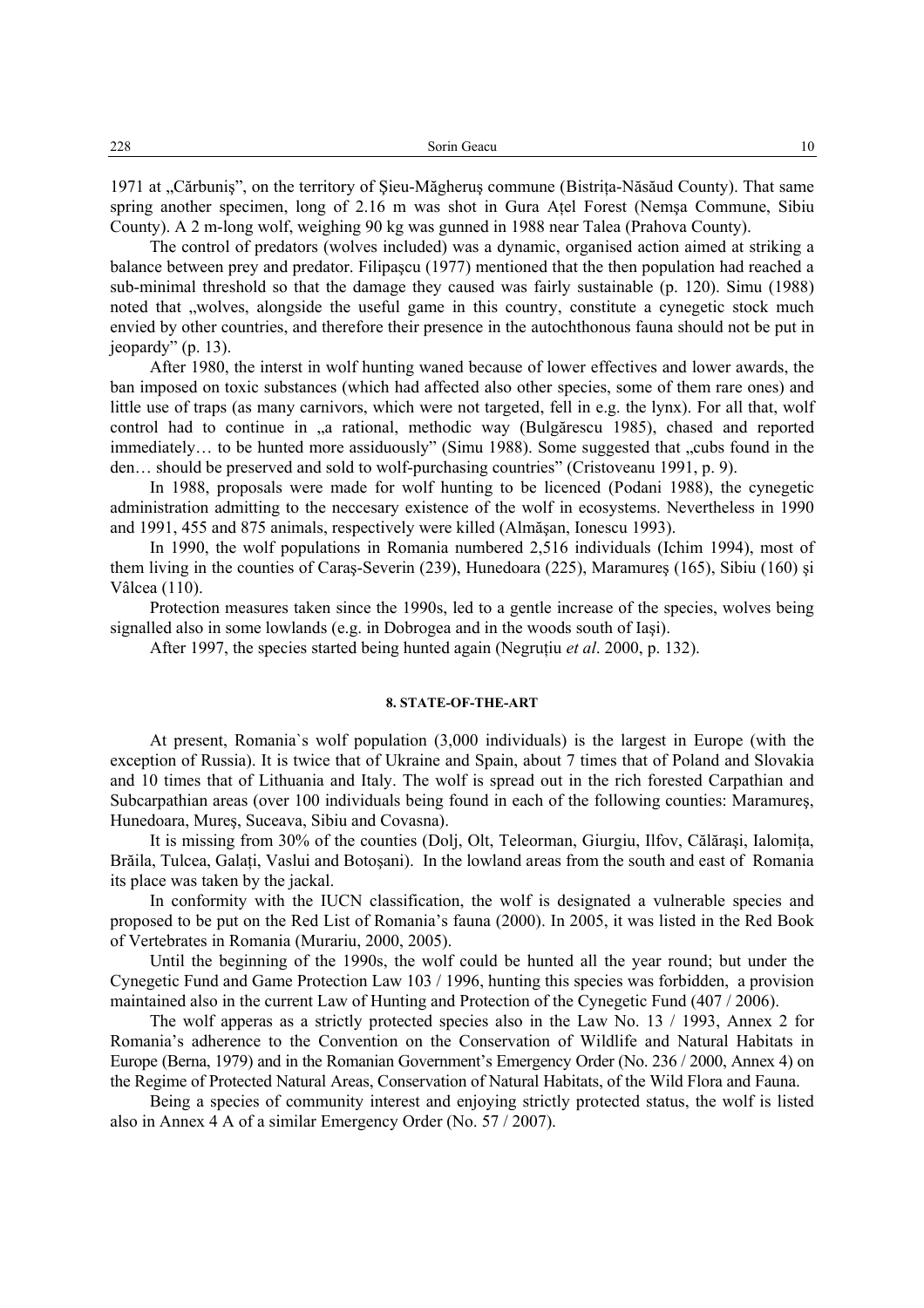However, if they cause damage, wolves care be controlled in terms of the harvesting figure set at county level and approved by order of the Ministry of Agriculture, Forests and Rural Developpement.

#### **9. CONCLUSIONS**

The marked (territorial and populational) dynamics of this species depends on a series of trophic factors, habitat and human impact. Because of its life-style, setting the exact number of wolves is a very difficult task, therefore what is available are "only estimated figures" (Alaci 2006).

The wolf is a necessary component of the ecosystems, therefore it must be preserved within its natural biotopes. Being a predator situated at the top of the trophic pyramid, the wolf prevents the excessive development of plant-eating mammals, being involved in maintaining the quality of the populations it prays on (especially the deer). "It was the wolf and not man who preserved the vigour and quality of trophees in the populations of roebuck, deer and boar and, moreover, their state of health" (Ionescu, Ionescu 1995).

It has also a sanitary role, cleaning the ground of corpses.

The management of this species has in time proved a controversal issue. In the 19th and early 20th centuries, the anthropic impact was not particularly severe, so, despite control actions, the population's vitality was not put at risk. During the two world wars, control having ceased (and the Cervidae which are an essential component of wolf's food were decimated), the species proliferated, causing serious damage.

At the begining of 1943, the editors of the Carpathian Journal maintained that "a certain contingent of wolves is useful even, being a factor of selection"; however, there "are times when they become a threat, a calamity, being a terrible danger" (No 1, p.1).

The basic mangement idea was to have the wolf destroyed (1948), strictly controlled as of October 1950 and simply controlled from the end of 1951 on.

The species had to be kept "under control" lest it should cause damage to the domestic and wild fauna, as well as to peoples households when the spontaneous fauna (no longer sufficed to feed them wolves, would attack domestic animals). In Comşia's view (1961), control measures should be put in place when the density of the predator has reached a destructive level. In the 1950's and 1960's, in order to redress the biological balance between predator and non-predator game, wolves were being controlled numerically. As from 1970, controlling cubs in the den was no longer a choice, nor was poison (banned in 1991).

In the 1949–1979 interval, a campaign was launched for the severe reduction of the number of wolves by shooting, poisoning and capture of cubs. This campaign was sustained by material incentives. After 1980, the interest for wolf hunting waned.

The growth of wolf effectives over the past few decades has been directly connected with a growing population of deer and wild boar and the reduced pressure on domestic animals (Almăşan, Ionescu 1993).

Planned control of wolf effectives had in view to protect the non-predatory game and leave predators to discharge their natural functions in the wild (Gângă 1994).

In Romania, there have indeed been periods in which the size of the wolf populations would fluctuate significantly, but for all the intense extermination campaigns it never dropped below 1,500 individuals due to the shelter they found in the forested Carpathian massifs. So, an essential element of the holarctic fauna, the wolf is basic to maintaining the geosystems ecological balance.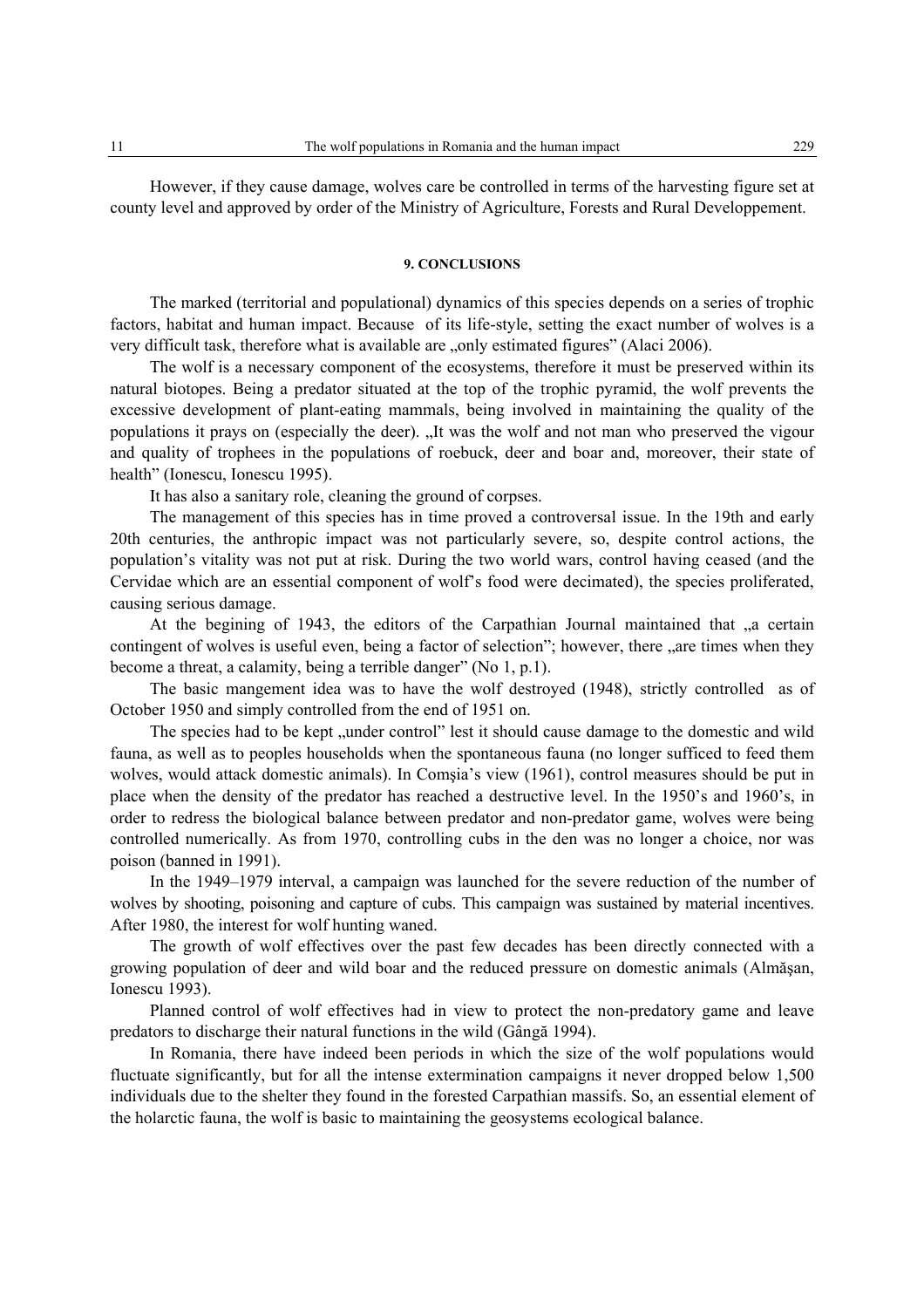#### **BIBLIOGRAPHY**

Alaci, A. (2003), *Lupii în actualitate*, Vânătorul Român, no. *2*.

- Alaci, A. (2006), *Lupii şi selecţia*, Vânătorul şi Pescarul Român, no. *4*.
- Almăşan, H., Ionescu, O. (1993), *Lupul*, Vânătorul şi Pescarul Român, no. *1*.
- Anghelide, M. (1958), *Combaterea lupilor*, Vânătorul şi Pescarul Sportiv, no. *2*.
- Birăescu, V. (1987), *Reducerea numărului de dăunători ai vânatului*, Vânătorul şi Pescarul Sportiv, no. *8*.
- Bulgărescu, V. (1985), *Raţional, metodic, în continuare lupul trebuie combătut*, Vânătorul şi Pescarul Sportiv, no. *9*.
- Comşia, A. (1961), *Biologia şi principiile culturii vânatului*, Edit. Academiei, Bucureşti.
- Cotta, V. (1942), *Aspecte şi probleme vânătoreşti din Munţii Apuseni*, Revista Vânătorilor, no. *8*.
- Cotta, V., Bodea, M. (1969), *Vânatul României*, Edit. Agrosilvică, Bucureşti.
- Cristoveanu, N. (1991), *Lupul legendă şi adevăr*, Vânătorul şi Pescarul Român, no. *1*.
- Dumitrescu, N. (1944), *Situaţia vânatului din Bazinul superior al Prahovei,* Revista Vânătorilor, no. *6–7*.
- Filipaşcu, Al. (1972), *Schimbarea concepţiei asupra combaterii mamiferelor răpitoare*, Ocrotirea Naturii, tom **16**, no. *1*.
- Filipaşcu, Al. (1977), *Lupul, fiara de dincolo de negură*, Ocrotirea Naturii şi a Mediului Înconjurător, tom **21**, no. *2*.
- Floda, L. (1950), *Pregătirea campaniei pentru combaterea lupilor*, Vânătorul, no. *9*.
- Gângă, A. (1994), Canis lupus *pro sau contra?*, Vânătorul şi Pescarul Român, no. *4*.
- Geacu, S. (2000), *Consideraţii asupra faunei de interes vânătoresc a fostului judeţ Ialomiţa în perioada 1942–1951*, Revista Pădurilor, anul **115**, no. *2*.
- Geacu, S. (2002), *Consideraţii asupra faunei cinegetice din sud-estul Moldovei în anii 1926–1927*, Lucrările Seminarului Geografic "D. Cantemir", vol. 21-22 (2000–2001), Iași.
- Geacu, S. (2006), *Aspecte zoogeografice privind situaţia lupului în judeţul Sibiu*, Comunicări Ştiinţifice, tom **V**, Mediaş.
- Geacu, S. (2007), *Acţiunea de combatere a lupilor* (Canis lupus L.) *în România în perioada 1945–1959*, Mediul Ambiant, no. **3** (**33**), Chişinău.
- Geacu, S., Berghea, Veronica (1999), *Documente de la 1844 referitoare la animalele vânate pe teritoriul judeţului Ialomiţa*, Revista Pădurilor, **114**, no. *5*.
- Georgescu, M. (1964), *Pregătiri pentru combaterea lupilor*, Vânătorul şi Pescarul Sportiv, no. *10*.
- Ichim, R. (1994), *Bazele ecologice ale gospodăririi vânatului în pădurile din zona montană*, Edit. Ceres, Bucureşti.
- Ionescu, G., Ionescu, O. (1995), *Rolul lupului în ecosistemele forestiere*, Revista Pădurilor, **110**, no. *2*.
- Ionescu, O., Ionescu, G. (1997), *Ecologia lupului* (Canis lupus *L.*) *în Carpaţii Româneşti*, Acta Cinegetica Romaniae, vol. **I**.
- Istrati, C. (1971), *Introducerea măsurilor pentru ocrotirea vânatului în Moldova*, în vol. "Cercetări agronomice în Moldova", Iaşi.
- Ivănescu, D. (1972), *Din istoria silviculturii româneşti*, Edit. Ceres, Bucureşti.
- Kiss, J., B. (1999), *Situaţia actuală a lupului în Delta Dunării*, Vânătorul şi Pescarul Român, no. *5*.
- Kornis, C. (1947), *Fauna Judeţului Someş*, Carpaţii, no. *11–12*, Cluj.
- Murariu, D. (2000), *Commented list of the mammal species susceptible for being included in the Red Book of the Romanian fauna*, Travaux du Muséum National d'Histoire Naturelle "Grigore Antipa", vol. **XLII**, Bucureşti.
- Murariu, D. (2005), *Mammalia*, în *Cartea Roşie a Vertebratelor din România*, Edit. Curtea Veche, Bucureşti.
- Murariu, D., Munteanu, D. (2005), *Fauna României, Mammalia-Carnivora*, vol. **XVI**, fasc. *5*, Edit. Academiei, Bucureşti.
- Navrea, D. (1944), *Organizarea economiei vânatului în județul Brașov*, Tipogr. "Coresi", Brașov.
- Nedici, Gh. (1940), *Istoria vânătoarei şi a dreptului de vânătoare*, Tipogr. "Universul", Bucureşti.
- Negruţiu, A., Şelaru, N., Codreanu, C., Iordache, D. (2000), *Fauna cinegetică şi salmonicolă*, Edit. ARED, Bucureşti.
- Nicolae, S. (1955), *Combarea lupilor sarcină de răspundere*, Vânătorul şi Pescarul Sportiv, no. *12*.
- Olteanu, G. (1934), *Vânatul în Ardeal, înainte cu 50 de ani*, Carpaţii, no. *10*, Cluj.
- Philipovicz, I. (1938), *Raport asupra situației vânatului în Bucovina*, Carpații, no. 8, Cluj.
- Philipovicz, I. (1944), *Problema lupilor*, Carpaţii, no. *2*, Sibiu.
- Philipovici, I. (1947), *Bilanţul biologic al vânatului nostru în raport cu posibilităţile refacerii lui numerice*, Carpaţii, no. *9–10*, Cluj.
- Podani, M. (1988), *Lupul acest erou negativ*, Vânătorul şi Pescarul Sportiv, no. *1*.
- Pop, I. (1974), *Amurgul unor mamifere răpitoare mari*, Ocrotirea Naturii, tom 18, no. *2*, Bucureşti.
- Popescu, Al. (1956), *Să continuăm acţiunea pentru combaterea lupilor*, Vânătorul şi Pescarul Sportiv, no. *9*.
- Promberger, C., Ionescu, O. (2000), *Lupul. Biologie, ecologie şi management*, Edit. Haco International, Braşov.
- Romaşcanu, M. (1940), *Vânătoarea în România (1920-1940)*, Edit. Cartea Românească, Bucureşti.
- Saviţchi, A. (1951), *Campania de combaterea lupilor*, Vânătorul, no. *1*.